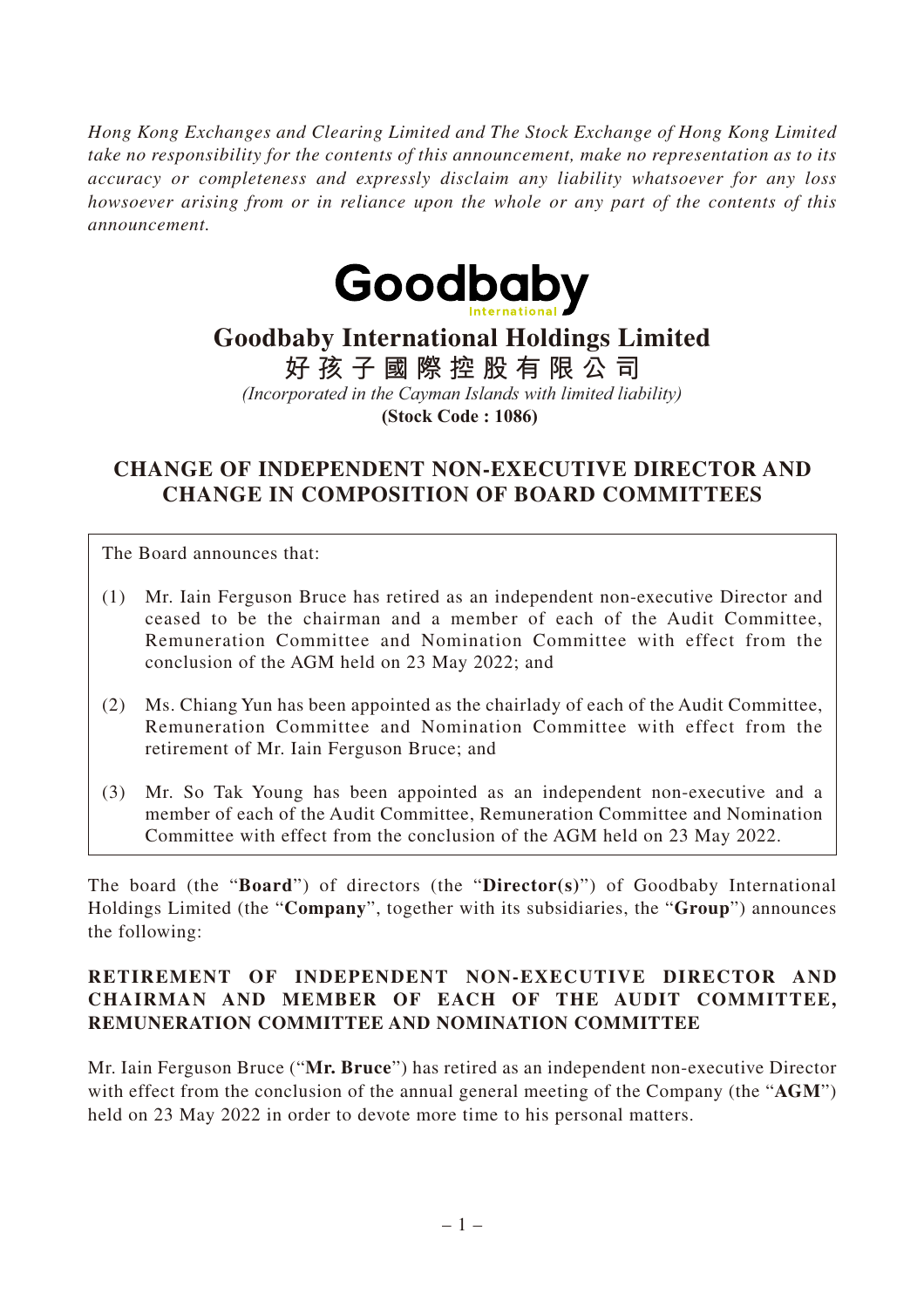With immediate effect following Mr. Bruce's retirement, he has also ceased to be the chairman of each of the audit committee of the Company (the "**Audit Committee**"), the remuneration committee of the Company (the "**Remuneration Committee**") and the nomination committee of the Company (the "**Nomination Committee**").

Mr. Bruce confirmed that he has no disagreement with the Board and there are no matters with respect to his retirement that need to be brought to the attention of the shareholders of the Company or The Stock Exchange of Hong Kong Limited (the "**Stock Exchange**").

### **APPOINTMENT OF EXISTING INDEPENDENT NON-EXECUTIVE DIRECTOR AS THE CHAIRLADY OF EACH OF THE AUDIT COMMITTEE, REMUNERATION COMMITTEE AND NOMINATION COMMITTEE**

With immediate effect following Mr. Bruce's retirement mentioned above, Ms. Chiang Yun ("**Ms. Chiang**"), an existing independent non-executive Director, has been appointed as the chairlady of each of the Audit Committee, Remuneration Committee and Nomination Committee.

Ms. Chiang, aged 54, was re-designated as an independent non-executive Director with effect from 23 May 2014. Ms. Chiang was a non-executive director of the Company for the period from 15 November 2007 to 22 May 2014 and a director of the Company for the period from 14 July 2000 to 14 November 2007. Ms. Chiang has over 28 years of private equity investment experience and is the founder of Prospere Capital Ltd. She was a founding managing partner of the private equity business of Pacific Alliance Group ("**PAG**"). Ms. Chiang is an independent non-executive director of Sands China Ltd. (HKEX: 1928) ("**Sands**"), and a member of the audit committee, the nomination committee and the Chairlady of the ESG Committee of Sands. Ms. Chiang is also an independent non-executive director of Pacific Century Premium Developments Limited (HKEX: 432) ("**PCPD**"), the chairlady of PCPD's remuneration committee and a member of PCPD's audit committee and nomination committee. Ms. Chiang was appointed as a non-executive director of Yantai Changyu Pioneer Wine Company Limited, a company listed on the Shenzhen Stock Exchange, on 1 June 2020. Ms. Chiang received an EMBA degree from The Kellogg Graduate School of Management of North-western University in the U.S. and Hong Kong University of Science and Technology in 1999. Ms. Chiang also received her Bachelor of Science degree, cum laude, from Virginia Polytechnic Institute and State University in the U.S. in 1992.

Save as disclosed above, Ms. Chiang (i) does not hold and has not held any directorships in the past three years in other public companies the securities of which are listed on any securities market in Hong Kong or overseas; (ii) does not hold any other positions with member of the Group; (iii) does not have other major appointments and professional qualifications; and (iv) does not have any relationship with any director, senior management, substantial shareholder or controlling shareholder of the Company.

Ms. Chiang is deemed to have an interest in the 896,000 underlying shares of the Company within the meaning of Part XV of the SFO in respect of the share options of the Company granted to her.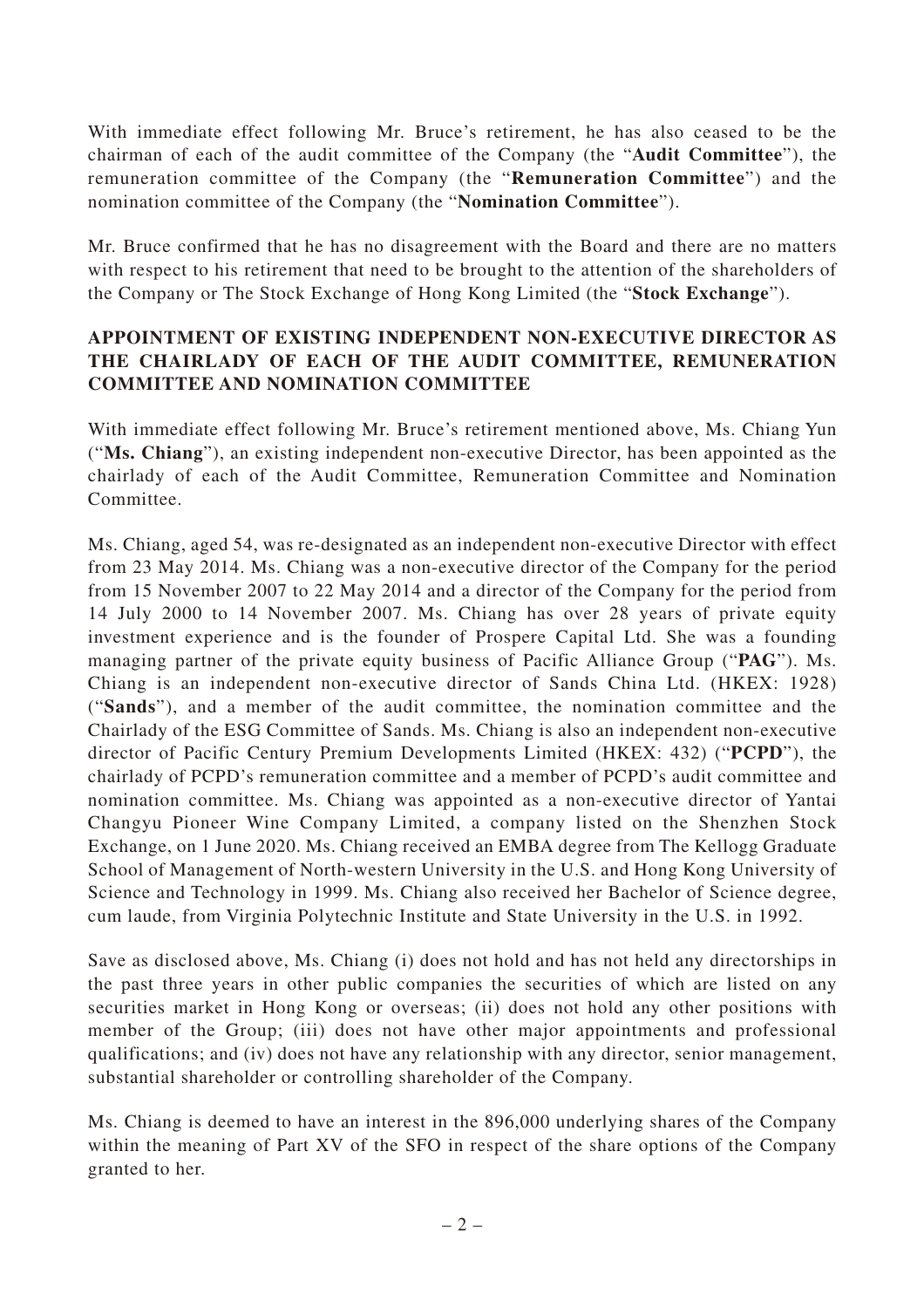Ms. Chiang has executed a supplemental appointment letter with the Company pursuant to which (i) she has been appointed as the chairlady of the said board committees; and (ii) her director's remuneration has been increased to US\$60,000 per annum, which were determined by the Board on the recommendation of the Remuneration Committee in view of her duties and responsibilities in her new position as the chairlady of the three board committees.

Save as disclosed above, there are no other matters relating to Ms. Chiang's appointment that need to be brought to the attention of the shareholders of the Company and there is no other information to be disclosed pursuant to any of the requirements set out in the Rule 13.51(2) of the Listing Rules.

### **APPOINTMENT OF INDEPENDENT NON-EXECUTIVE DIRECTOR AND MEMBER OF EACH OF THE AUDIT COMMITTEE, REMUNERATION COMMITTEE AND NOMINATION COMMITTEE**

Mr. So Tak Young ("**Mr. So**"), aged 52, has been appointed as an independent non-executive Director and a member of each of the Audit Committee, Remuneration Committee and Nomination Committee with effect from the conclusion of the AGM held on 23 May 2022.

Mr. So has more than 20 years of experience in finance, accounting, investment and private equity businesses with global financial institutions and asset management companies. He started his career as an auditor with Ernst & Young, Hong Kong from February 1993 to December 1994. Mr. So has served as a managing partner of FastLane Group since July 2012. He has been serving as an independent non-executive Director and Chairman of the Audit Committee of Shanghai Henlius Biotech, Inc. (HKEX: 2696) since September 2019 and CARsgen Therapeutics Holdings Limited (HKEX: 2171) since June 2021.

Mr. So has previously served various positions, including vice president of global capital market/Asia treasury and vice president of financial controls of Bank of America, Hong Kong from January 1998 to March 2002, head of finance and operations of consumer and commercial banking in Hong Kong, head of asset and liability management of Greater China and chief financial officer of private client banking in Hong Kong of ABN AMRO Bank N.V., Hong Kong from March 2002 to January 2005, chief financial officer of Hamon Asset Management Limited, an affiliate of Bank of New York Mellon from February 2005 to August 2007, chief financial officer of Asia Pacific of asset management division for Deutsche Bank, Hong Kong from August 2007 to November 2011, and chief financial officer of PAG Capital from November 2011 to April 2012.

Mr. So received his bachelor of business degree and his master of business administration degree from the University of Technology in Sydney, Australia in April 1994 and September 1998, respectively. He is a fellow member of Certified Practicing Accountant Australia since August 2011.